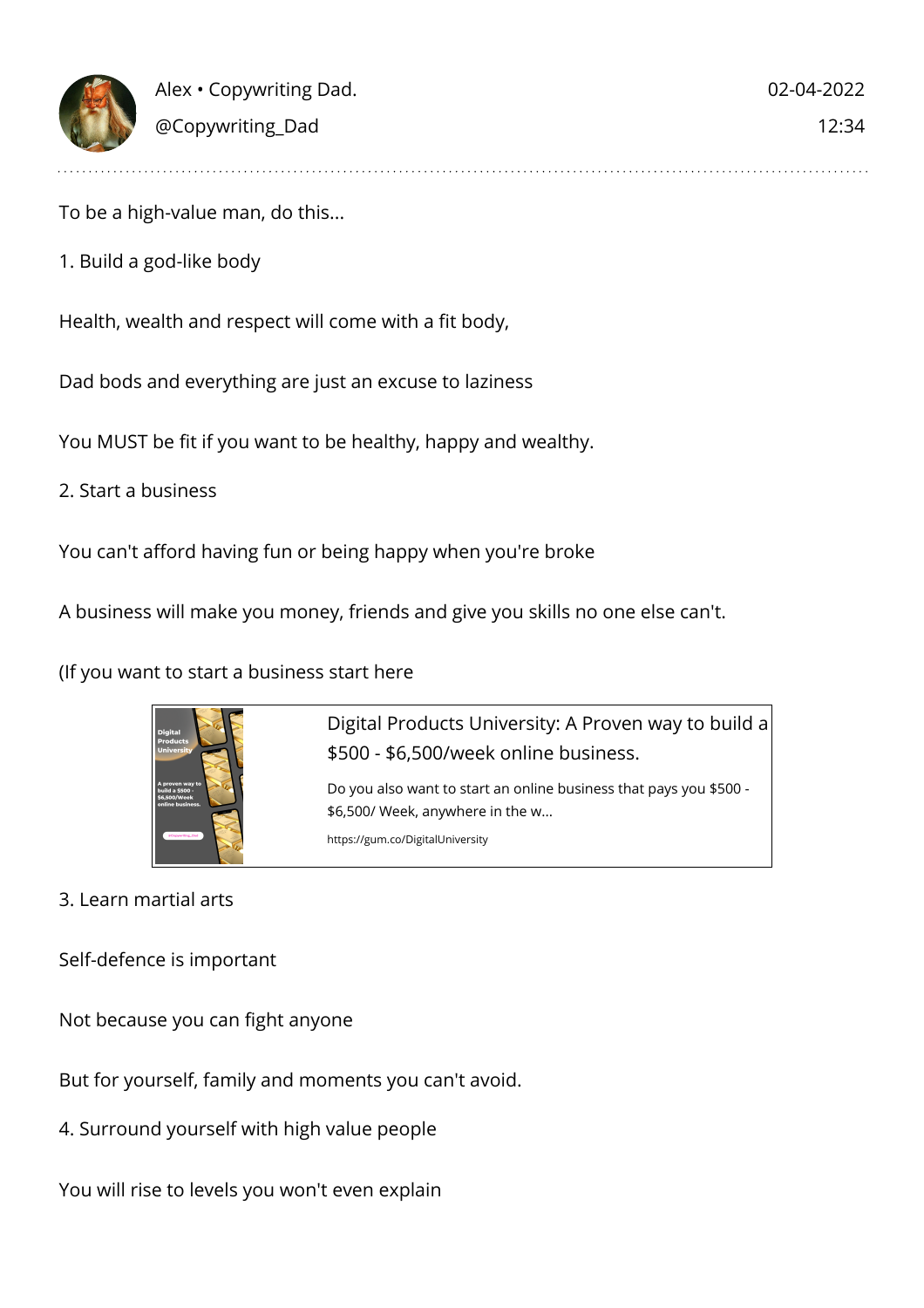Someone knows something you don't.

Listen and you will learn a lot,

There is a lot.

5. Ask for what you want

From your boss, friends and family

Ask that salary raise

Ask for the truth

Ask for anything

People will respect you for that.

6. Learn to look at people right in their eyes

People lie a lot

And are never confident with themselves

Look at them in the eyes

You'll know a lot.

7. Tell the truth

There is nothing as shameful as being known as a liar

You may get what you want

But it won't last long

No one will ever believe you.

8. Spend time alone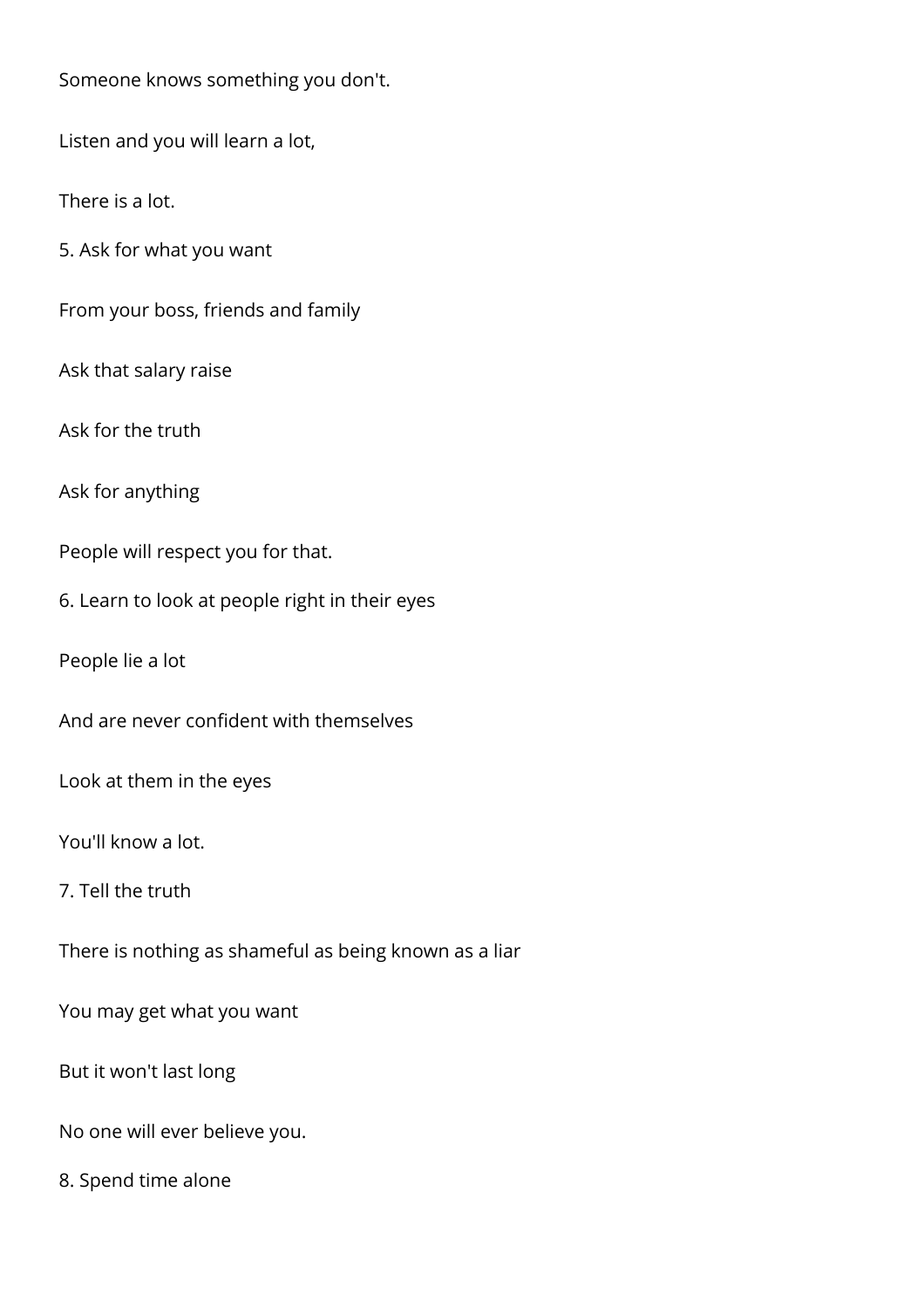Some truths about yourself, others and life can only be clear when you spend alone,

Don't ignore the truths you learn.

9. Take care of your health

You have people around you who in one way or the other depend on you

The moment you're unhealthy it will be impossible to perform optimally when needed the most.

10. Learn skills that no one thinks are important

Some skills like;

- Cooking
- Sharpening knives and axes
- Driving fast
- Hunting
- Calculated silence

May seem important to most but you should learn them as a man.

11. Test your theories

Because not everything you listen or have read applies to you

Know what there is

Know what feels right to you

Do that unapologetically.

It's Saturday, and nothing's shorter than the weekend...

So...

Follow @Copywriting\_Dad for more information on;

• Making Money Online